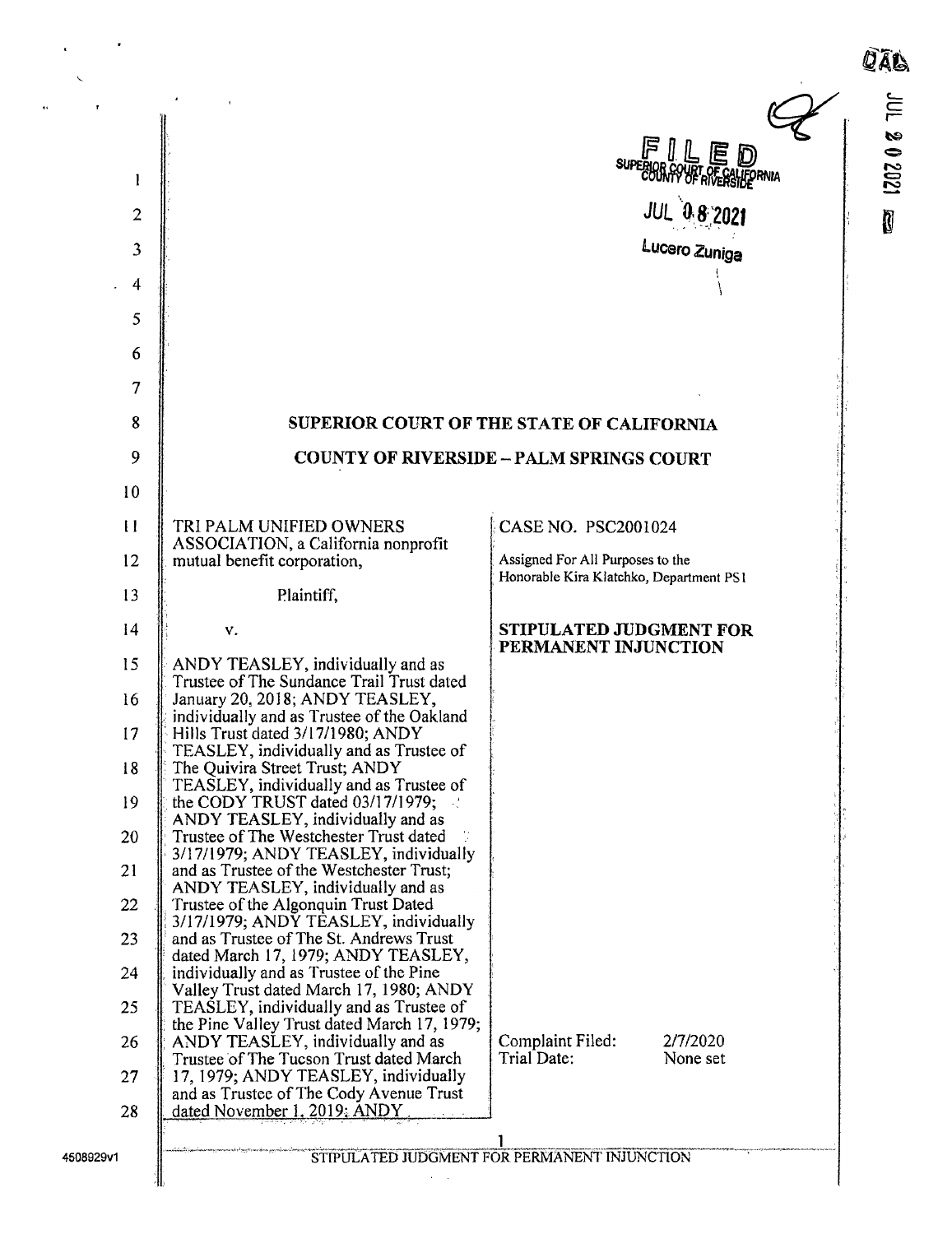<sup>1</sup> TEASLEY, individually and as Trustee of the San Miguelito Trust dated January 13, 2  $\parallel$  2020; ANDY TEASLEY, individually and as Trustee of The Westchester Trust dated 3  $\parallel$  January 15<sup>th</sup>, 2020; and DOES 1 through 30, inclusive, 4

Defendants.

5

6 **C** TRI PALM UNIFIED OWNERS ASSOCIATION ("Association"), by and through its 7 attorneys of record Rian W. Jones and Joyce J. Kapsal of Epsten, APC, and Defendants 8 ANDY TEASLEY, individually (hereinafter "TEASLEY") and as Trustee of The Sundance 9 Trail Trust dated January 20, 2018; The Oakland Hills Trust dated 3/17/1980: The Ouivira 10 Street Trust; the CODY TRUST dated 03/17/1979; The Westchester Trust dated 3/17/1979; II the Westchester Trust; the Algonquin Trust Dated 3/ 17/ 1979; The St. Andrews Trust dated <sup>12</sup> March 17, 1979; The Pine Valley Trust dated March 17, 1980; the Pine Valley Trust dated 13 March 17, 1979; The Tucson Trust dated March 17, 1979; The Cody Avenue Trust dated 14 November 1, 2019; the San Miguelito Trust dated January 13, 2020; and The Westchester 15 Trust dated January 15<sup>th</sup>, 2020, (hereinafter collectively the "TEASLEY TRUSTS") by and <sup>16</sup> through their attorney of record, Jeffrey Fromberg of Fromberg, Edelstein and Fromberg, 17 **hereby stipulate to Judgment in the above-entitled action as follows:** 

18 1. A Permanent Injunction shall be entered against TEASLEY and the TEASLEY 19 TRUSTS that restrains and enjoins TEASLEY and the TEASLEY TRUSTS from alienating 20  $\parallel$  and/or separating in any manner title/ownership of any Lot within the Association from 21 ittle/ownership to the existing Dwelling Unit situated on said Lot, provided however, that an 22 existing Dwelling Unit may be removed from a Lot as long as title/ownership of any 23 replacement Dwelling Unit placed upon said Lot is not separated from title/ownership of the 24 Lot. "Dwelling Unit" shall mean any existing home, mobilehome, trailer, manufactured home 25  $\parallel$  or other that is situated upon or was constructed on any Lot within the Association and is/was 26  $\parallel$  situated on said Lot at the time title/ownership of the Lot was conveyed to TEASLEY and/or a 27 | TEASLEY TRUST.

 $28$  ||  $111$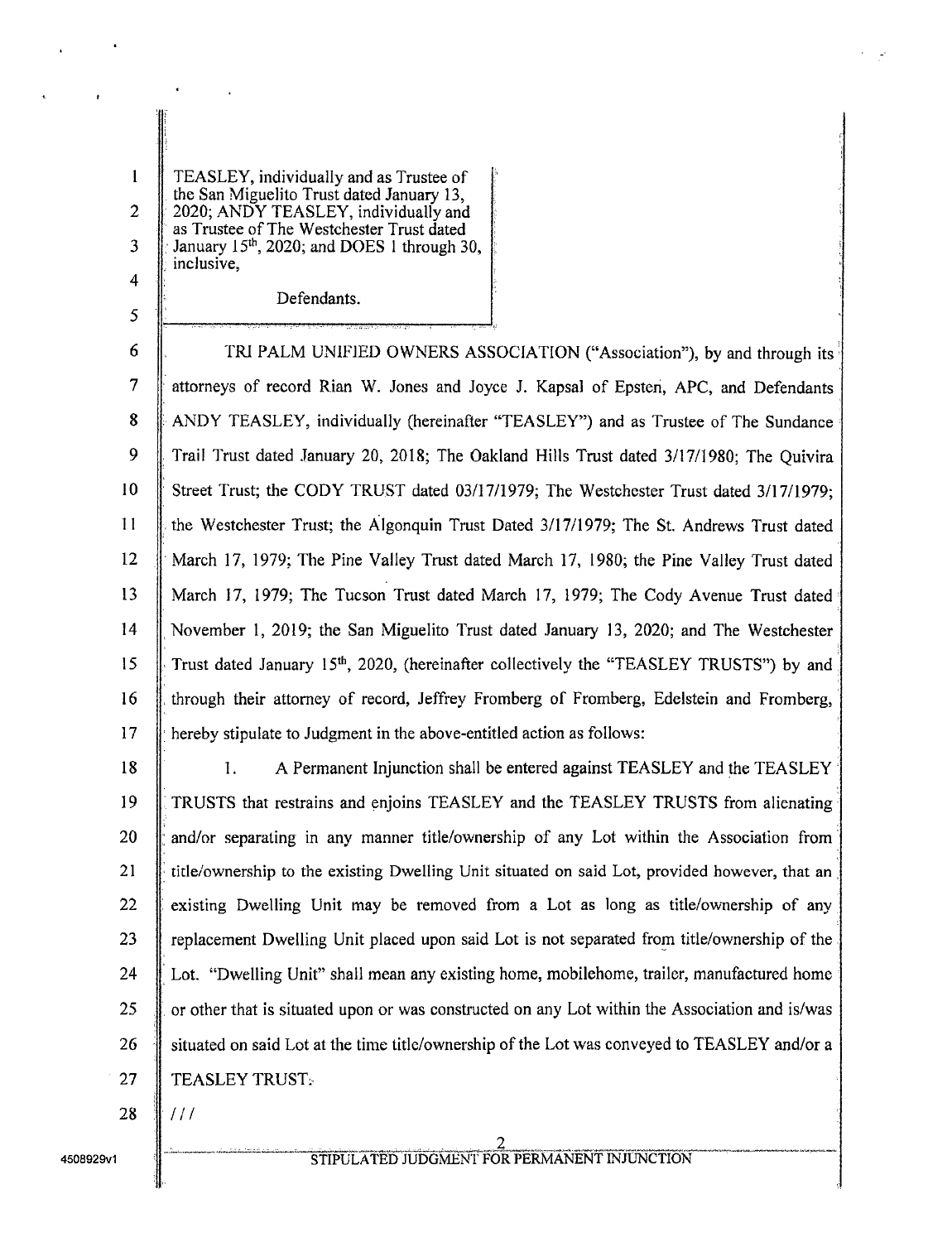<sup>1</sup> 2. The Permanent Injunction shall additionally restrain, enjoin and prohibit 2 | TEASLEY and/or the TEASLEY TRUSTS from acquiring title to any Lots within the 3 ASSOCIATION wherein TEASLEY and/or the TEASLEY TRUSTS cause ownership or title 4  $\parallel$  of any such Lot and Dwelling Unit located thereon to be separated.

5 3. With respect to Lots owned by TEASLEY or the TEASLEY TRUSTS that are 6 Subject to the ASSOCIATION'S Governing Documents, and Options to Purchase and or <sup>7</sup> Rights of First Refusal have been recorded, conveyed or granted, the Permanent Injunction 8 Shall restrain and enjoin TEASLEY and the TEASLEY TRUSTS from exercising any such 9 | Option to Purchase or Rights of First Refusal or conveying title pursuant to any such Option to 10 Purchase or Rights of First Refusal in a manner that causes title or ownership of any Lot and <sup>11</sup> Dwelling Unit to be separated; provided however, that an existing Dwelling Unit may be 12  $\parallel$  removed from a Lot as long as title/ ownership of any replacement Dwelling Unit placed upon 13 Said Lot is not separated from title/ownership of said Lot. Exercise of any such Option to <sup>14</sup> Purchase or Right of First Refusal much be accomplished in <sup>a</sup> manner that results in <sup>a</sup> single 15 w owner owning both the Lot and the Dwelling Unit situated thereon.

16 4. As to the properties owned by The Sundance Trail Trust dated January 20, 17 2018, located at 33647 Sundance Trail, Thousand Palms, CA 92276, and by The Quivira Street Trust,, located at 73057 Quivara Street, Thousand Palms, CA, 92276, the Parties **acknowledge that title to said Lots is currently separated from title to the Dwelling Units** 20 | situated on said Lots. The Parties agree to allow the current ownerships of the respective Lots  $\parallel$  and Dwelling Units situated on said Lots to remain separated; provided, however, that upon  $\parallel$  the sale, conveyance or transfer of the respective Lot or Dwelling Unit situated on said Lot, **o**wnership of both the Lot and the Dwelling Unit must be reunited under a single owner.

24  $\parallel$  5. The Stipulated Judgment shall be recorded, shall bind all successors-in-interest,  $25$  and shall run with the land as to each of the following properties:

26 **1 32160 Oakland Hills, Thousand Palms, CA 92276; APN # 693-054-017** 27  $\parallel$  32170 Cody Avenue, Thousand Palms, CA 92276; APN # 693-053-004 28 33820 Westchester Drive, Thousand Palms, CA 92276; APN # 693-241-032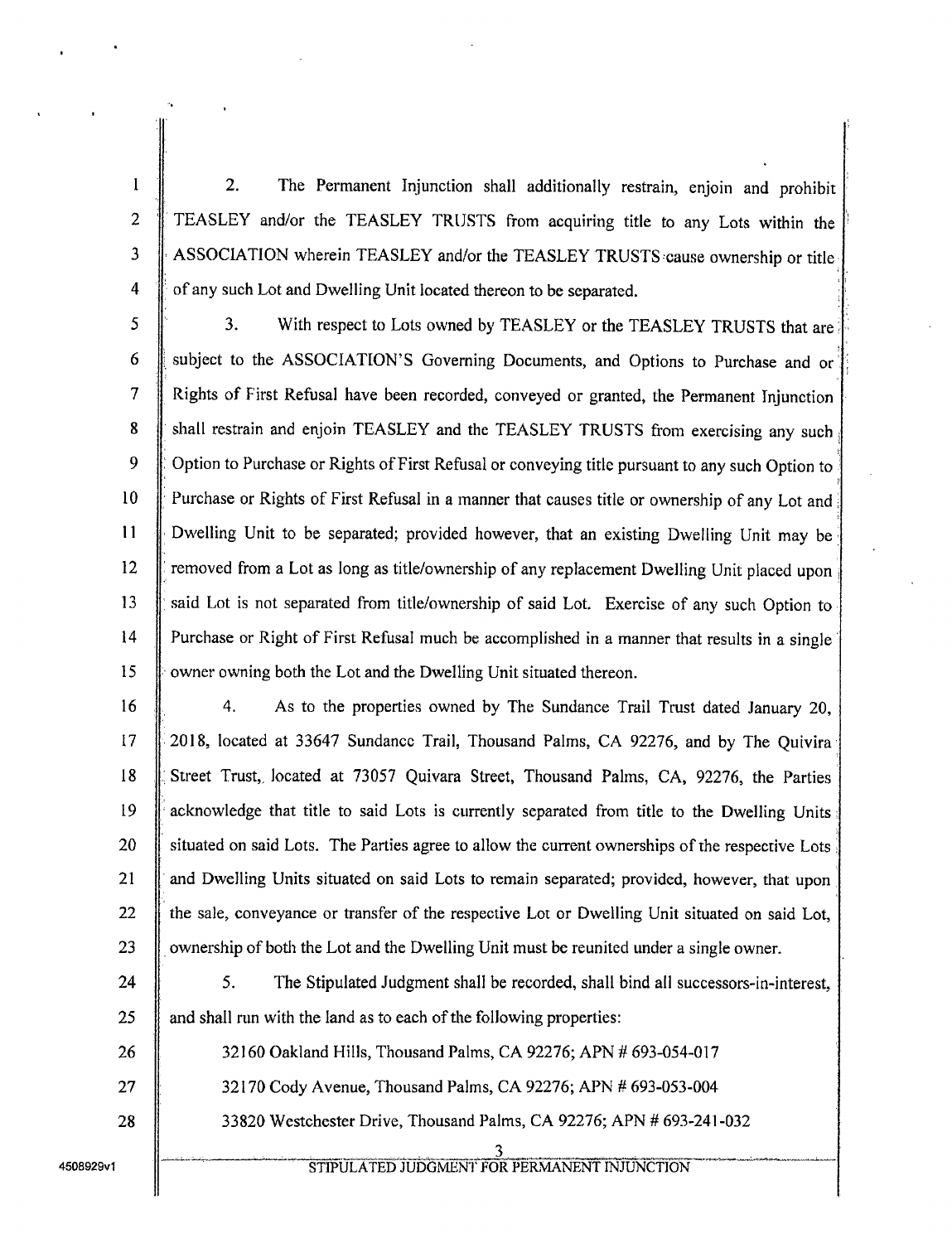| Ţ                | 33121 Westchester Drive, Thousand Palms, CA 92276; APN # 693-202-008                             |  |  |
|------------------|--------------------------------------------------------------------------------------------------|--|--|
| $\boldsymbol{2}$ | 73597 Algonquin Place, Thousand Palms, CA 92276; APN # 693-152-017                               |  |  |
| 3                | 32515 St. Andrews Drive, Thousand Palms, CA 92276: APN # 693-075-007                             |  |  |
| 4                | 73241 Pine Valley. Thousand Palms, CA 92276; APN # 693-064-003                                   |  |  |
| 5                | 73251 Pine Valley, Thousand Palms, CA 92276; APN # 693-064-004                                   |  |  |
| 6                | 32674 Tucson Place, Thousand Palms, CA 92276; APN # 693-102-030                                  |  |  |
| 7                | 32222 Cody Avenue, Thousand Palms, CA 92276; APN # 653-073-006                                   |  |  |
| 8                | 32561 San Miguelito Drive, Thousand Palms, CA 92276; APN # 693-111-016                           |  |  |
| 9                | 33920 Westchester Drive. Thousand Palms, CA 92276: APN # 693-241-037                             |  |  |
| 10               | 6.<br>As to the following properties, this Judgment shall only be applied in the event           |  |  |
| $\mathbf{H}$     | of a subsequent transfer or sale as further described in Paragraph 4 above:                      |  |  |
| 12               | 33647 Sundance Trail, Thousand Palms, CA 92276; APN # 693-242-022                                |  |  |
| 13               | 73057 Quivira Street, Thousand Palms, CA 92276; APN # 693-074-013                                |  |  |
| 14               | In the event TEASLEY or a TEASLEY TRUST shall enter into a sale of a Lot<br>7.                   |  |  |
| 15               | or Dwelling Unit which causes the title to be unified to a single owner(s) or entity(ies) at the |  |  |
| 16               | closing, Association agrees that it shall execute any documents and place them into the escrow   |  |  |
| 17               | to be recorded at the closing which may be required by an escrow or title company to deliver     |  |  |
| 18               | title clear of the Judgment to be entered and recorded as set forth in the Settlement Agreement  |  |  |
| 19               | between the Parties.                                                                             |  |  |
| 20               | IT IS SO STIPULATED.                                                                             |  |  |
| 21               | DATED: June 14  2021<br>EPSTEN, APC                                                              |  |  |
| 22               | $(0)$ $\sqrt{88.2}$                                                                              |  |  |
| 23               | By: Rian W. Jones / Joyce J. Kapsal<br>Attorneys for Plaintiff TRI PALM UNIFIED OWNERS           |  |  |
| 24               | <b>ASSOCIATION</b>                                                                               |  |  |
| 25               | DATED:<br>FROMBERØ, EDELSTEIN AND FROMBERG                                                       |  |  |
| 26               |                                                                                                  |  |  |
| 27               | By: Jeffret/E. Fromberg<br>Attorgy's for Defendants TEASLEY and the                              |  |  |
| 28               | <b>TEASLEY TRUSTS</b>                                                                            |  |  |
| 4508929v1        | STIPULATED JUDGMENT FOR PERMANENT INJUNCTION                                                     |  |  |
|                  |                                                                                                  |  |  |

 $\sim 10^{-11}$ 

 $\bar{\mathcal{E}}$ 

 $\sim$   $\omega$ 

 $\mathcal{L}^{\pm}$ 

 $\frac{1}{2}$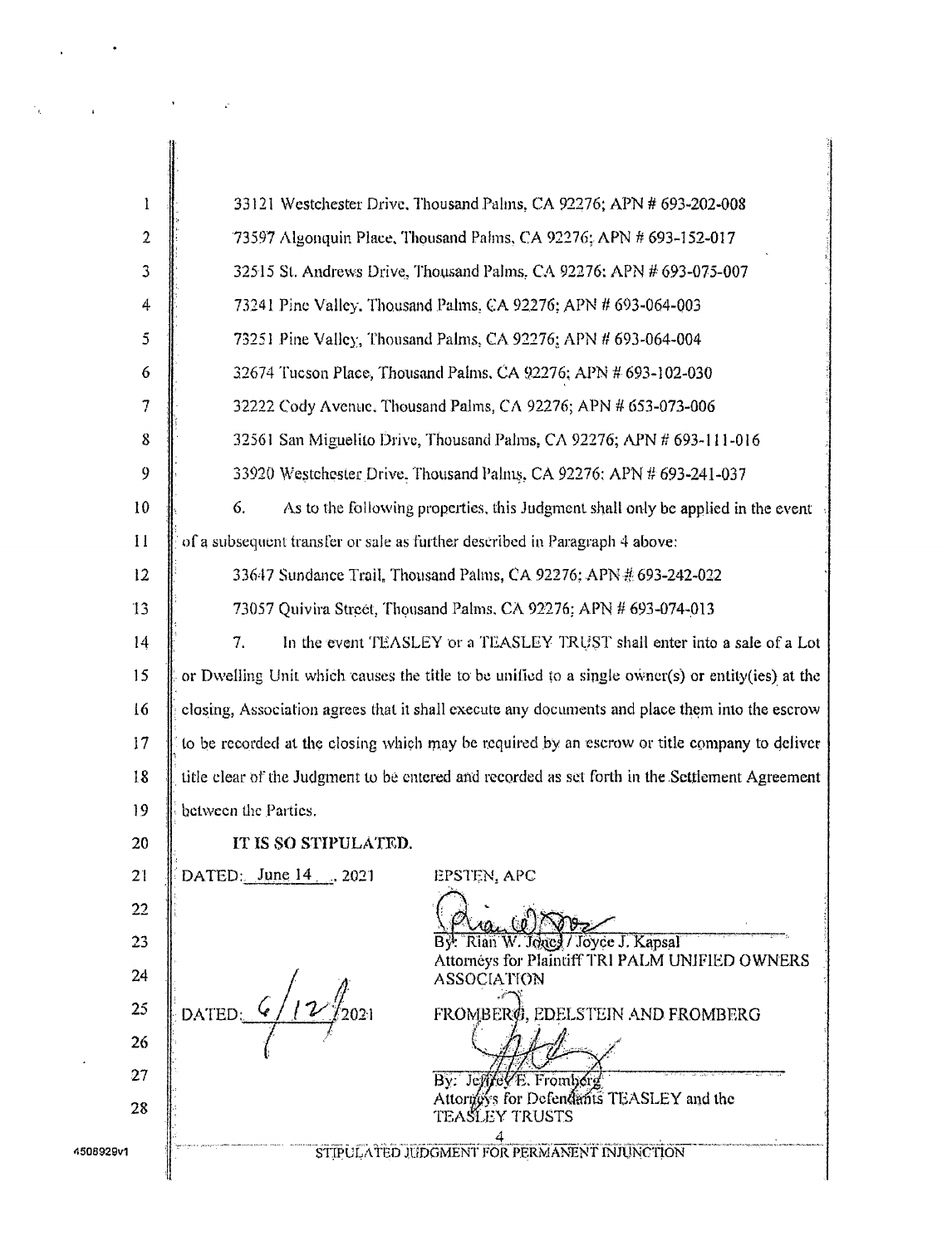<sup>1</sup> ORDER Based upon the Stipulation of the Parties and for good cause appearing, IT IS HEREBY ORDERED, ADJUDGED AND DECREED AS FOLLOWS: 1. Judgment is hereby entered against TEASLEY and each of the afore-mentioned TEASLEY TRUSTS. TEASLEY and the TEASLEY TRUSTS are hereby permanently restrained and enjoined from the following actions and/or conduct: A. From alienating and/or separating in any manner title/ownership of any Lot within the Association from title/ownership to the existing Dwelling Unit situated on said Lot, provided however, that an existing Dwelling Unit may be removed from a Lot as long as title/ownership of any replacement Dwelling Unit placed upon said Lot is not separated from title/ownership of said Lot. "Dwelling Unit" shall mean any existing home, mobilehome, trailer, manufactured home or other that is situated upon or was constructed on any Lot within the Association and is/ was situated on said Lot at the time title/ownership of the Lot was conveyed to TEASLEY and/or a TEASLEY TRUST. B. From acquiring title to any additional Lots within the ASSOCIATION wherein TEASLEY and/or the TEASLEY TRUSTS and/or their successors-in-interest cause ownership or title of any such Lot and Dwelling Unit situated thereon to be

C. With respect to Lots owned by TEASLEY or the TEASLEY TRUSTS that are subject to the ASSOCIATION'S Governing Documents, and Options to Purchase and or Rights of First Refusal have been recorded, conveyed or granted, TEASLEY and the TEASLEY TRUSTS are enjoined and restrained from exercising any such Option to Purchase or Rights of First Refusal or conveying title pursuant to any such Option to Purchase or Rights of First Refusal in <sup>a</sup> manner that causes title or ownership of any Lot and Dwelling Unit to be separated; provided however, that an existing Dwelling Unit may be removed from a Lot as long as title/ownership of any replacement Dwelling Unit placed upon said Lot is not separated from title/ownership

2

3

4

5

6

8

9

7

10

11

12

13

14

15

16

17

18

20

21

22

23

24

25

26

27

28

 $\begin{array}{c|c} 19 & \text{separated.} \end{array}$ 

5 4508929v1 STIPULATED JUDGMENT FOR PERMANENT INJUNCTION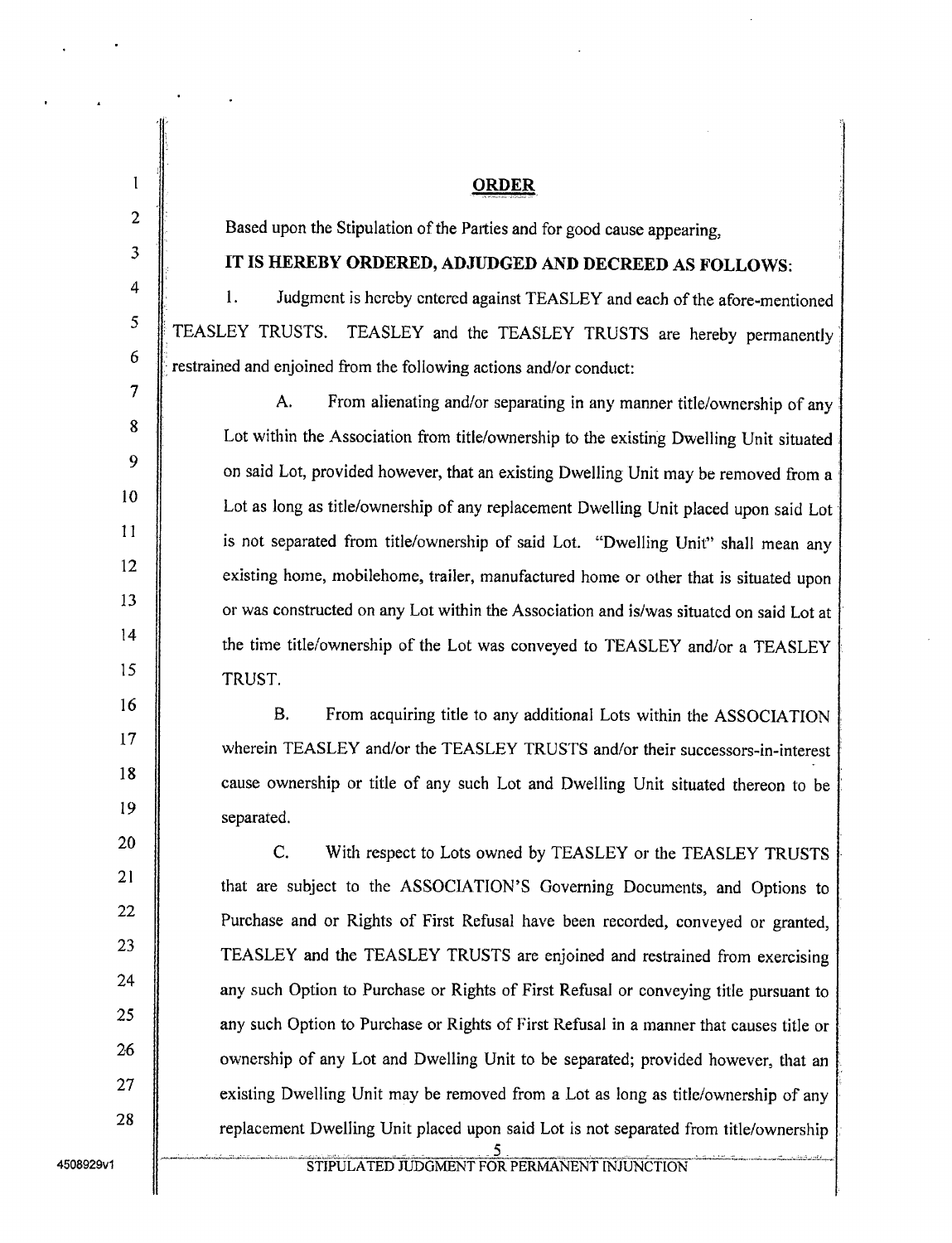| l                       | of said Lot. Exercise of any such Option to Purchase or Right of First Refusal much be      |
|-------------------------|---------------------------------------------------------------------------------------------|
| $\overline{2}$          | accomplished in a manner that results in a single owner owning both the Lot and the         |
| $\mathfrak{Z}$          | Dwelling Unit situated thereon.                                                             |
| $\overline{\mathbf{4}}$ | D.<br>As to the properties owned by The Sundance Trail Trust dated January                  |
| 5                       | 20, 2018, located at 33647 Sundance Trail, Thousand Palms, CA 92276, and by The             |
| 6                       | Quivira Street Trust, located at 73057 Quivara Street, Thousand Palms, CA, 92276,           |
| 7                       | title to said Lots is currently separated from title to the Dwelling Units situated on said |
| 8                       | Lots. The current ownerships of the respective Lots and Dwelling Units situated on          |
| 9                       | said Lots may remain separated, provided however, that upon the sale, conveyance or         |
| 10                      | transfer of the respective Lot or Dwelling Unit situated on said Lot, ownership of both     |
| $\mathbf{1}$            | the Lot and the Dwelling Unit shall be reunited under a single owner.                       |
| 12                      | 2.<br>This Stipulated Judgment shall be recorded, shall be binding on all successors-       |
| 13                      | in-interest to TEASLEY and/or the TEASLEY TRUSTS, and shall run with the land as to each    |
| 14                      | of the following properties:                                                                |
| 15                      | 32160 Oakland Hills, Thousand Palms, CA 92276; APN # 693-054-017                            |
| 16                      | 32170 Cody Avenue, Thousand Palms, CA 92276; APN # 693-053-004                              |
| 17                      | 33820 Westchester Drive, Thousand Palms, CA 92276; APN # 693-241-032                        |
| 18                      | 33121 Westchester Drive, Thousand Palms, CA 92276; APN # 693-202-008                        |
| 19                      | 73597 Algonquin Place, Thousand Palms, CA 92276; APN # 693-152-017                          |
| 20                      | 32515 St. Andrews Drive, Thousand Palms, CA 92276; APN # 693-075-007                        |
| 21                      | 73241 Pine Valley, Thousand Palms, CA 92276; APN # 693-064-003                              |
| 22                      | 73251 Pine Valley, Thousand Palms, CA 92276; APN # 693-064-004                              |
| 23                      | 32674 Tucson Place, Thousand Palms, CA 92276; APN # 693-102-030                             |
| 24                      | 32222 Cody Avenue, Thousand Palms, CA 92276; APN # 653-073-006                              |
| 25                      | 32561 San Miguelito Drive, Thousand Palms, CA 92276; APN # 693-111-016                      |
| 26                      | 33920 Westchester Drive, Thousand Palms, CA 92276; APN # 693-241-037                        |
| 27                      | 111                                                                                         |
| 28                      | 111                                                                                         |
| 4508929v1               | STIPULATED JUDGMENT FOR PERMANENT INJUNCTION                                                |

 $\ddot{\phantom{a}}$ 

 $\ddot{\phantom{0}}$ 

 $\ddot{\phantom{1}}$ 

 $\ddot{\phantom{0}}$ 

 $\ddot{\phantom{1}}$ 

 $\ddot{\phantom{0}}$ 

l,